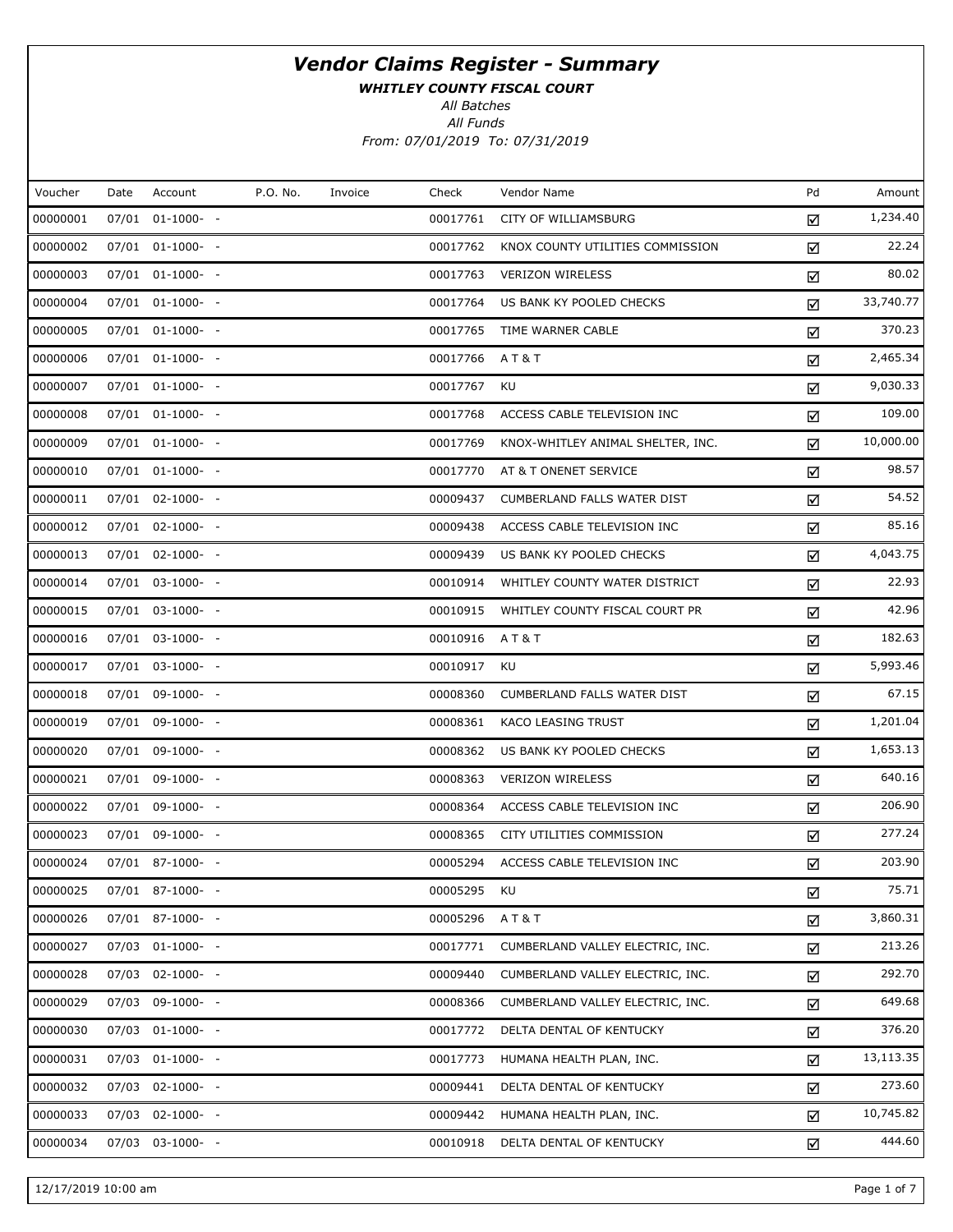WHITLEY COUNTY FISCAL COURT

All Batches

All Funds From: 07/01/2019 To: 07/31/2019

| Voucher  | Date  | Account               | P.O. No. | Invoice | Check    | Vendor Name                          | Pd | Amount    |
|----------|-------|-----------------------|----------|---------|----------|--------------------------------------|----|-----------|
| 00000035 | 07/03 | $03-1000- -$          |          |         | 00010919 | HUMANA HEALTH PLAN, INC.             | ☑  | 14,337.36 |
| 00000036 |       | 07/03 09-1000- -      |          |         | 00008367 | DELTA DENTAL OF KENTUCKY             | ☑  | 427.50    |
| 00000037 | 07/03 | 09-1000- -            |          |         | 00008368 | HUMANA HEALTH PLAN, INC.             | ☑  | 14,327.77 |
| 00000038 |       | 07/03 23-1000- -      |          |         | 00002700 | DELTA DENTAL OF KENTUCKY             | ☑  | 34.20     |
| 00000039 |       | $07/03$ 23-1000- -    |          |         | 00002701 | HUMANA HEALTH PLAN, INC.             | ☑  | 1,193.13  |
| 00000040 |       | 07/03 87-1000- -      |          |         | 00005297 | DELTA DENTAL OF KENTUCKY             | ☑  | 136.80    |
| 00000041 |       | 07/03 87-1000- -      |          |         | 00005298 | HUMANA HEALTH PLAN, INC.             | ☑  | 4,776.92  |
| 00000042 |       | 07/09 01-1000- -      |          |         | 00017774 | WHITLEY COUNTY FISCAL COURT PR       | ☑  | 23,989.02 |
| 00000043 |       | 07/09 02-1000- -      |          |         | 00009443 | WHITLEY COUNTY FISCAL COURT PR       | ☑  | 29,698.73 |
| 00000044 |       | 07/09 03-1000- -      |          |         | 00010920 | WHITLEY COUNTY FISCAL COURT PR       | ☑  | 36,692.02 |
| 00000045 | 07/09 | 09-1000- -            |          |         | 00008369 | WHITLEY COUNTY FISCAL COURT PR       | ☑  | 37,195.71 |
| 00000046 |       | 07/09 23-1000- -      |          |         | 00002702 | WHITLEY COUNTY FISCAL COURT PR       | ☑  | 2,845.55  |
| 00000047 |       | 07/09 87-1000- -      |          |         | 00005299 | WHITLEY COUNTY FISCAL COURT PR       | ☑  | 14,558.23 |
| 00000048 |       | $07/15$ $01-1000$ - - |          |         | 00017775 | A T & T                              | ☑  | 487.56    |
| 00000049 |       | $07/15$ $01-1000-$ -  |          |         | 00017776 | KACO LEASING TRUST                   | ☑  | 1,404.73  |
| 00000050 |       | $07/15$ $01-1000$ - - |          |         | 00017777 | <b>DAV</b>                           | ☑  | 408.79    |
| 00000051 |       | $07/15$ $01-1000$ - - |          |         | 00017778 | AT & T MOBILITY                      | ☑  | 573.99    |
| 00000052 |       | 07/15 01-1000- -      |          |         | 00017779 | DELTA NATURAL GAS CO., INC.          | ☑  | 139.36    |
| 00000053 |       | $07/15$ $01-1000$ - - |          |         | 00017780 | ANDREW CROLEY, CORONER               | ☑  | 833.34    |
| 00000054 |       | 07/15 01-1000- -      |          |         | 00017781 | TODD SHELLEY - SHERIFF               | ☑  | 78,132.00 |
| 00000055 |       | $07/15$ 02-1000- -    |          |         | 00009444 | DELTA NATURAL GAS CO., INC.          | ☑  | 33.88     |
| 00000056 |       | 07/15 03-1000- -      |          |         | 00010921 | CITY OF WILLIAMSBURG                 | ☑  | 9,582.48  |
| 00000057 |       | 07/15 03-1000- -      |          |         | 00010922 | DELTA NATURAL GAS CO., INC.          | ☑  | 1,382.44  |
| 00000058 |       | 07/15 03-1000- -      |          |         | 00010923 | KELLWELL FOOD MANAGEMENT             | ☑  | 39,355.54 |
| 00000059 |       | 07/15 09-1000- -      |          |         | 00008370 | DELTA NATURAL GAS CO., INC.          | ☑  | 48.33     |
| 00000060 |       | $07/15$ 09-1000- -    |          |         | 00008371 | TIME WARNER CABLE                    | ☑  | 192.68    |
| 00000061 |       | 07/15 87-1000- -      |          |         | 00005300 | NI GOVERNMENT SERVICES, INC.         | ☑  | 73.73     |
| 00000062 |       | 07/15 87-1000- -      |          |         | 00005301 | AT&T                                 | ☑  | 1,534.06  |
| 00000063 |       | $07/15$ 04-1000- -    |          |         | 00000907 | WILLIAMSBURG-WHITLEY CO. AIRPORT BD. | ☑  | 5,000.00  |
| 00000064 |       | $07/15$ $01-1000$ - - |          |         | 00017782 | TIME WARNER CABLE                    | ☑  | 181.94    |
| 00000065 |       | $07/16$ $01-1000-$ -  |          |         | 00017783 | ANDY MOSES                           | ☑  | 200.00    |
| 00000066 |       | $07/16$ $01-1000$ - - |          |         | 00017784 | BISSELL'S, INC.                      | ☑  | 415.47    |
| 00000067 |       | $07/16$ $01-1000-$ -  |          |         | 00017785 | CANADA AUTO PARTS                    | ☑  | 278.68    |
| 00000068 |       | $07/16$ $01-1000$ - - |          |         | 00017786 | CITY OF WILLIAMSBURG                 | ☑  | 2,645.30  |

12/17/2019 10:00 am Page 2 of 7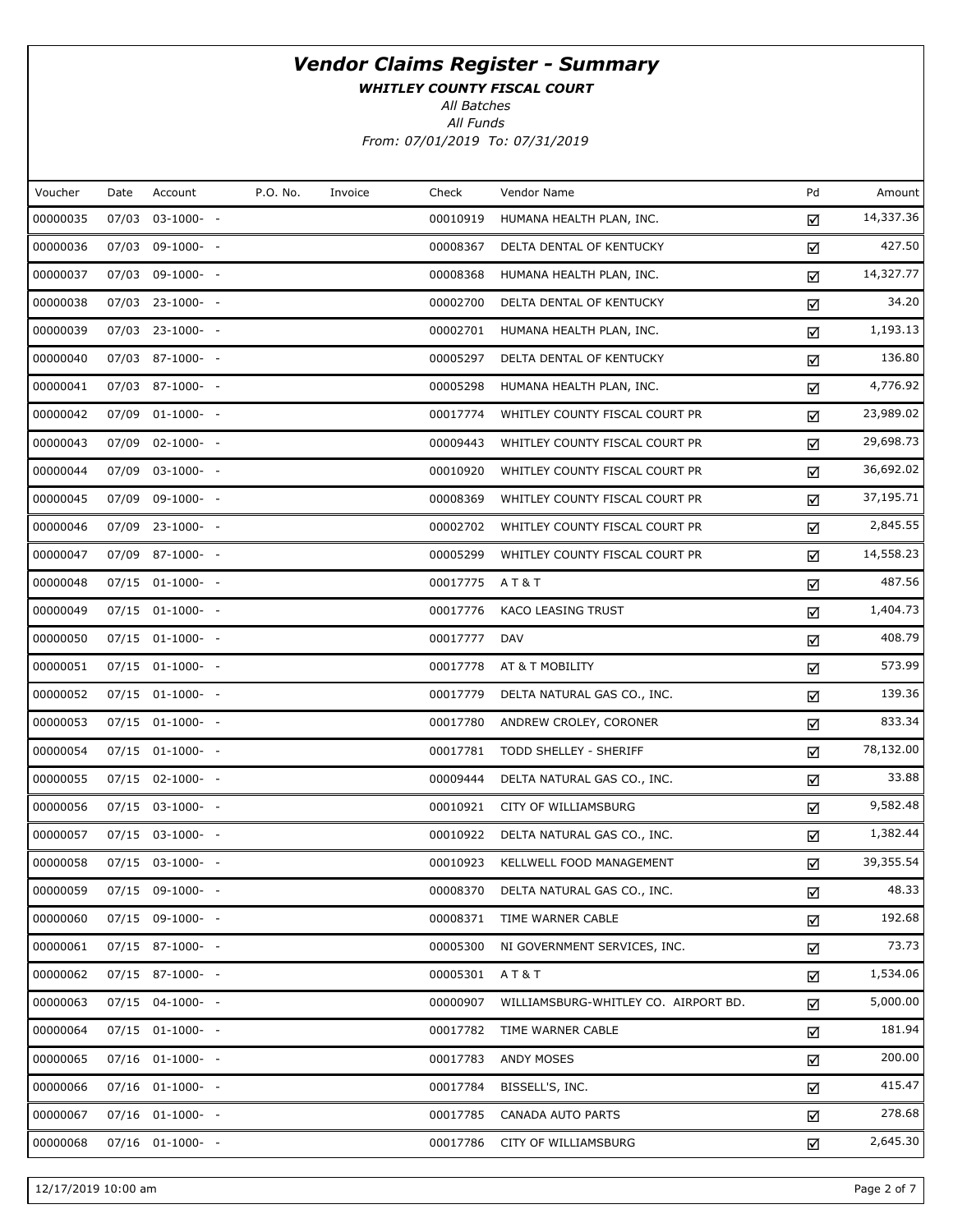WHITLEY COUNTY FISCAL COURT

All Batches

All Funds From: 07/01/2019 To: 07/31/2019

| Voucher  | Date | Account               | P.O. No. | Invoice | Check    | Vendor Name                           | Pd | Amount    |
|----------|------|-----------------------|----------|---------|----------|---------------------------------------|----|-----------|
| 00000069 |      | 07/16 01-1000- -      |          |         | 00017787 | <b>COMPUTER CLINC</b>                 | ☑  | 75.00     |
| 00000070 |      | 07/16 01-1000- -      |          |         | 00017788 | CREEKSIDE TECHNOLOGIES                | ☑  | 715.00    |
| 00000071 |      | $07/16$ $01-1000-$ -  |          |         | 00017789 | CUMBERLAND VALLEY A D D               | ☑  | 7,080.00  |
| 00000073 |      | 07/16 01-1000- -      |          |         | 00017791 | DAIRY QUEEN GRILL & CHILL             | ☑  | 26.80     |
| 00000074 |      | 07/16 01-1000- -      |          |         | 00017792 | <b>DAV</b>                            | ☑  | 650.00    |
| 00000075 |      | 07/16 01-1000- -      |          |         | 00017793 | DONNA ROSE COMPANY, INC.              | ☑  | 1,234.00  |
| 00000076 |      | 07/16 01-1000- -      |          |         | 00017794 | ELLISON SANITARY SUPPLY CO., INC.     | ☑  | 433.28    |
| 00000077 |      | 07/16 01-1000- -      |          |         | 00017795 | ELLISON FUNERAL HOME                  | ☑  | 500.00    |
| 00000078 |      | 07/16 01-1000- -      |          |         | 00017796 | EMCON HOME GUARD, INC.                | ☑  | 910.00    |
| 00000079 |      | 07/16 01-1000- -      |          |         |          | 00017797 EZ COUNTRY, INC.             | ☑  | 495.00    |
| 00000080 |      | $07/16$ $01-1000-$ -  |          |         | 00017798 | FIDELITY ASSOCIATES, INC.             | ☑  | 333.35    |
| 00000081 |      | 07/16 01-1000- -      |          |         | 00017799 | G & E DRIVE-IN                        | ☑  | 20.00     |
| 00000082 |      | 07/16 01-1000- -      |          |         | 00017800 | <b>HARDEE'S</b>                       | ☑  | 54.00     |
| 00000083 |      | 07/16 01-1000- -      |          |         | 00017801 | HIGHBRIDGE SPRING WATER CO, INC.      | ☑  | 83.25     |
| 00000084 |      | 07/16 01-1000- -      |          |         | 00017802 | JIM THORNTON - 3RD DISTRICT CONSTABLE | ☑  | 400.00    |
| 00000085 |      | 07/16 01-1000- -      |          |         | 00017803 | JOHNCO, INC.                          | ☑  | 26.34     |
| 00000086 |      | 07/16 01-1000- -      |          |         | 00017804 | JONES PIT STOP                        | ☑  | 52.00     |
| 00000087 |      | 07/16 01-1000- -      |          |         | 00017805 | KY ASSOCIATION OF COUNTIES            | ☑  | 75.00     |
| 00000088 |      | 07/16 01-1000- -      |          |         | 00017806 | K A C O ALL LINES FUND                | ☑  | 19,145.74 |
| 00000089 |      | 07/16 01-1000- -      |          |         | 00017807 | KACO WORKERS COMPENSATION FUND        | ☑  | 10,787.35 |
| 00000090 |      | 07/16 01-1000- -      |          |         | 00017808 | <b>KACTFO</b>                         | ☑  | 100.00    |
| 00000091 |      | 07/16 01-1000- -      |          |         | 00017809 | KAY SCHWARTZ, COUNTY CLERK            | ☑  | 30.00     |
| 00000092 |      | 07/16 01-1000- -      |          |         | 00017810 | KENTUCKY STATE TREASURER              | ☑  | 4,455.00  |
| 00000093 |      | 07/16 01-1000- -      |          |         | 00017811 | KY ASSOCIATION OF COUNTIES            | ☑  | 1,100.00  |
| 00000094 |      | 07/16 01-1000- -      |          |         |          | 00017812 LAUREL TERMITE CONTROL       | ☑  | 95.00     |
| 00000095 |      | $07/16$ $01-1000$ - - |          |         | 00017813 | LONNIE FOLEY                          | ☑  | 200.00    |
| 00000096 |      | 07/16 01-1000- -      |          |         | 00017814 | <b>NEWS JOURNAL</b>                   | ☑  | 1,326.50  |
| 00000097 |      | $07/16$ $01-1000$ - - |          |         | 00017815 | PATTON CHESTNUT BINDER, INC.          | ☑  | 6,439.00  |
| 00000098 |      | 07/16 01-1000- -      |          |         | 00017816 | PRECISION DUPLICATING SOLUTIONS INC   | ☑  | 132.13    |
| 00000099 |      | $07/16$ $01-1000$ - - |          |         | 00017817 | PREWITT FARM SUPPLY                   | ☑  | 11.00     |
| 00000100 |      | $07/16$ $01-1000-$ -  |          |         | 00017818 | QUALITY CARE AUTO SERVICE             | ☑  | 86.54     |
| 00000101 |      | $07/16$ $01-1000$ - - |          |         | 00017819 | QUILL CORPORATION                     | ☑  | 135.90    |
| 00000102 |      | $07/16$ $01-1000$ - - |          |         | 00017820 | <b>RALEIGH MEADORS</b>                | ☑  | 125.35    |
| 00000103 |      | 07/16 01-1000- -      |          |         | 00017821 | <b>RON BOWLING</b>                    | ☑  | 200.00    |

12/17/2019 10:00 am Page 3 of 7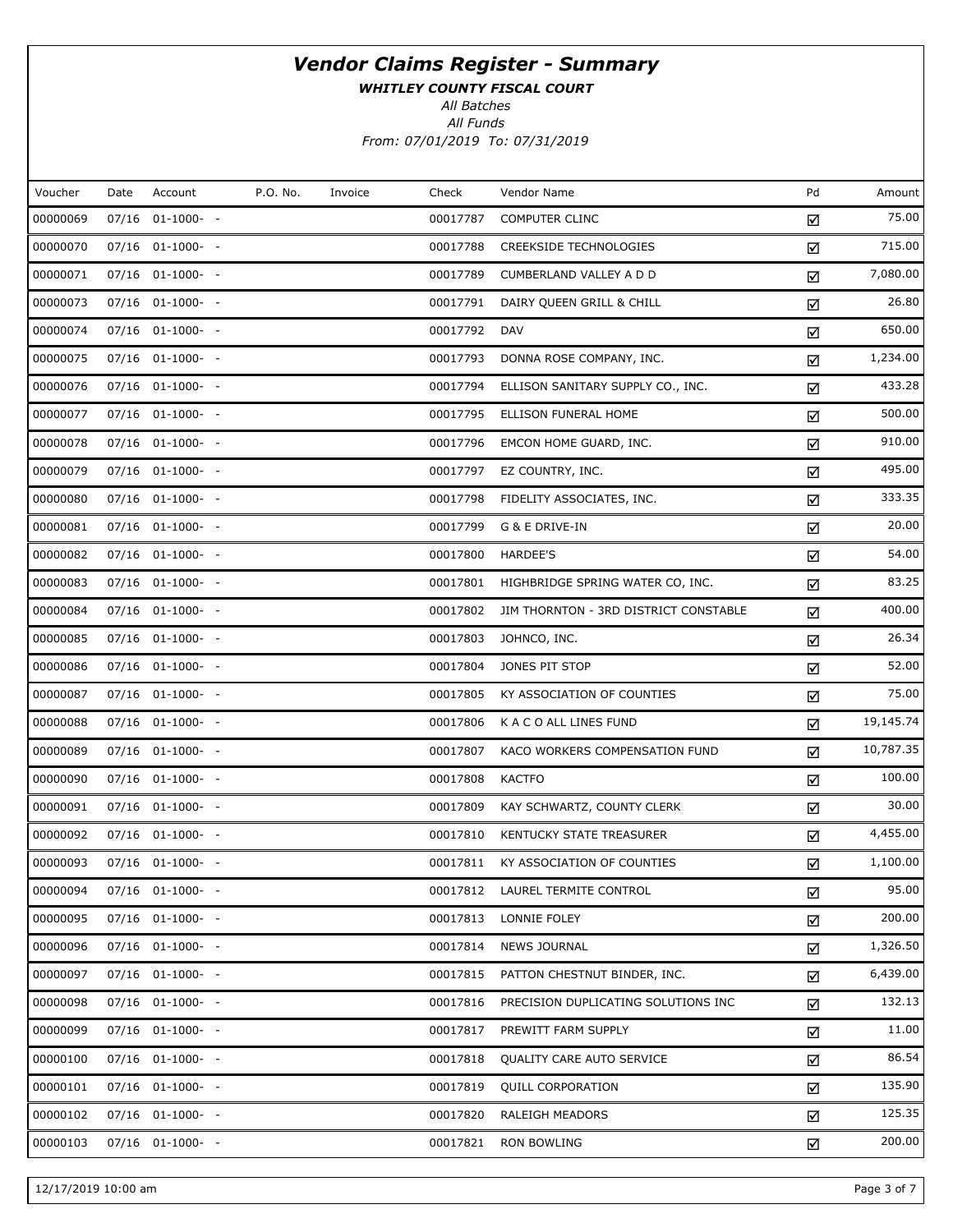WHITLEY COUNTY FISCAL COURT

All Batches

All Funds From: 07/01/2019 To: 07/31/2019

| Voucher  | Date | Account               | P.O. No. | Invoice | Check    | Vendor Name                        | Pd | Amount    |
|----------|------|-----------------------|----------|---------|----------|------------------------------------|----|-----------|
| 00000104 |      | 07/16 01-1000- -      |          |         | 00017822 | <b>STACEY RAINS</b>                | ☑  | 21.20     |
| 00000105 |      | 07/16 01-1000- -      |          |         | 00017823 | <b>TEKS WORK</b>                   | ☑  | 100.00    |
| 00000106 |      | 07/16 01-1000- -      |          |         | 00017824 | THERMAL EQUIPMENT SERVICE CO.      | ☑  | 1,493.47  |
| 00000107 |      | 07/16 01-1000- -      |          |         | 00017825 | TIAA COMMERICAL FINANCE INC        | ☑  | 223.29    |
| 00000108 |      | 07/16 01-1000- -      |          |         | 00017826 | TODD SHELLEY - SHERIFF             | ☑  | 5,315.00  |
| 00000109 |      | 07/16 01-1000- -      |          |         | 00017827 | W D BRYANT & SONS INC.             | ☑  | 301.96    |
| 00000110 |      | 07/16 01-1000- -      |          |         | 00017828 | WENDY'S OF BOWLING GREEN, INC.     | ☑  | 44.76     |
| 00000111 |      | 07/16 01-1000- -      |          |         | 00017829 | <b>WEX BANK</b>                    | ☑  | 813.50    |
| 00000112 |      | 07/16 01-1000- -      |          |         | 00017830 | WILLIAMSBURG INSURANCE AGENCY INC. | ☑  | 1,781.50  |
| 00000113 |      | 07/16 01-1000- -      |          |         | 00017831 | <b>XEROX CORPORATION</b>           | ☑  | 398.20    |
| 00000114 |      | 07/16 01-1000- -      |          |         | 00017832 | <b>ENERGY INSURANCE</b>            | ☑  | 5,000.00  |
| 00000115 |      | 07/16 02-1000- -      |          |         | 00009445 | ARAMARK UNIFROM SERVICES           | ☑  | 1,417.00  |
| 00000116 |      | 07/16 02-1000- -      |          |         | 00009446 | CANADA AUTO PARTS                  | ☑  | 1,744.61  |
| 00000117 |      | 07/16 02-1000- -      |          |         | 00009447 | <b>CENTRAL SEAL CO</b>             | ☑  | 180.00    |
| 00000118 |      | 07/16 02-1000- -      |          |         | 00009448 | HENRY SIZEMORE, JR.                | ☑  | 210.00    |
| 00000119 |      | 07/16 02-1000- -      |          |         | 00009449 | HIGHBRIDGE SPRING WATER CO, INC.   | ☑  | 52.75     |
| 00000120 |      | 07/16 02-1000- -      |          |         | 00009450 | HINKLE CONTRACTING COMPANY LLC     | ☑  | 10,780.37 |
| 00000121 |      | 07/16 02-1000- -      |          |         | 00009451 | HINKLE ENVIRONMENTAL SERVICE LLC   | ☑  | 49,410.00 |
| 00000122 |      | 07/16 02-1000- -      |          |         | 00009452 | <b>HOLSTON GASES</b>               | ☑  | 84.65     |
| 00000123 |      | 07/16 02-1000- -      |          |         | 00009453 | HOMETOWN IGA #57                   | ☑  | 322.43    |
| 00000124 |      | 07/16 02-1000- -      |          |         | 00009454 | INTERESTATE BILLING SERVICE, INC.  | ☑  | 160.36    |
| 00000125 |      | $07/16$ $02-1000-$ -  |          |         | 00009455 | <b>JESSE L PARTIN</b>              | ☑  | 325.00    |
| 00000126 |      | 07/16 02-1000- -      |          |         | 00009456 | JOHNNY WHEELS OF WILLIAMSBURG, INC | ☑  | 157.96    |
| 00000127 |      | 07/16 02-1000- -      |          |         | 00009457 | K A C O ALL LINES FUND             | ☑  | 2,919.97  |
| 00000128 |      | 07/16 02-1000- -      |          |         | 00009458 | KACO WORKERS COMPENSATION FUND     | ☑  | 8,540.00  |
| 00000129 |      | $07/16$ $02-1000$ - - |          |         | 00009459 | LYKINS OIL COMPANY                 | ☑  | 5,693.63  |
| 00000130 |      | 07/16 02-1000- -      |          |         | 00009460 | <b>OWENS AUTO PARTS</b>            | ☑  | 126.97    |
| 00000131 |      | $07/16$ $02-1000$ - - |          |         | 00009461 | PREFERRED LAB SERVICE              | ☑  | 540.00    |
| 00000132 |      | 07/16 02-1000- -      |          |         | 00009462 | PREWITT FARM SUPPLY                | ☑  | 55.00     |
| 00000133 |      | 07/16 02-1000- -      |          |         | 00009463 | <b>RALEIGH MEADORS</b>             | ☑  | 54.50     |
| 00000134 |      | 07/16 02-1000- -      |          |         | 00009464 | TIMOTHY SIZEMORE II                | ☑  | 200.00    |
| 00000135 |      | 07/16 02-1000- -      |          |         | 00009465 | W D BRYANT & SONS INC.             | ☑  | 6,716.98  |
| 00000136 |      | 07/16 02-1000- -      |          |         | 00009466 | <b>WEX BANK</b>                    | ☑  | 744.76    |
| 00000137 |      | $07/16$ 02-1000- -    |          |         | 00009467 | WHAYNE SUPPLY COMPANY              | ☑  | 3,845.01  |

12/17/2019 10:00 am Page 4 of 7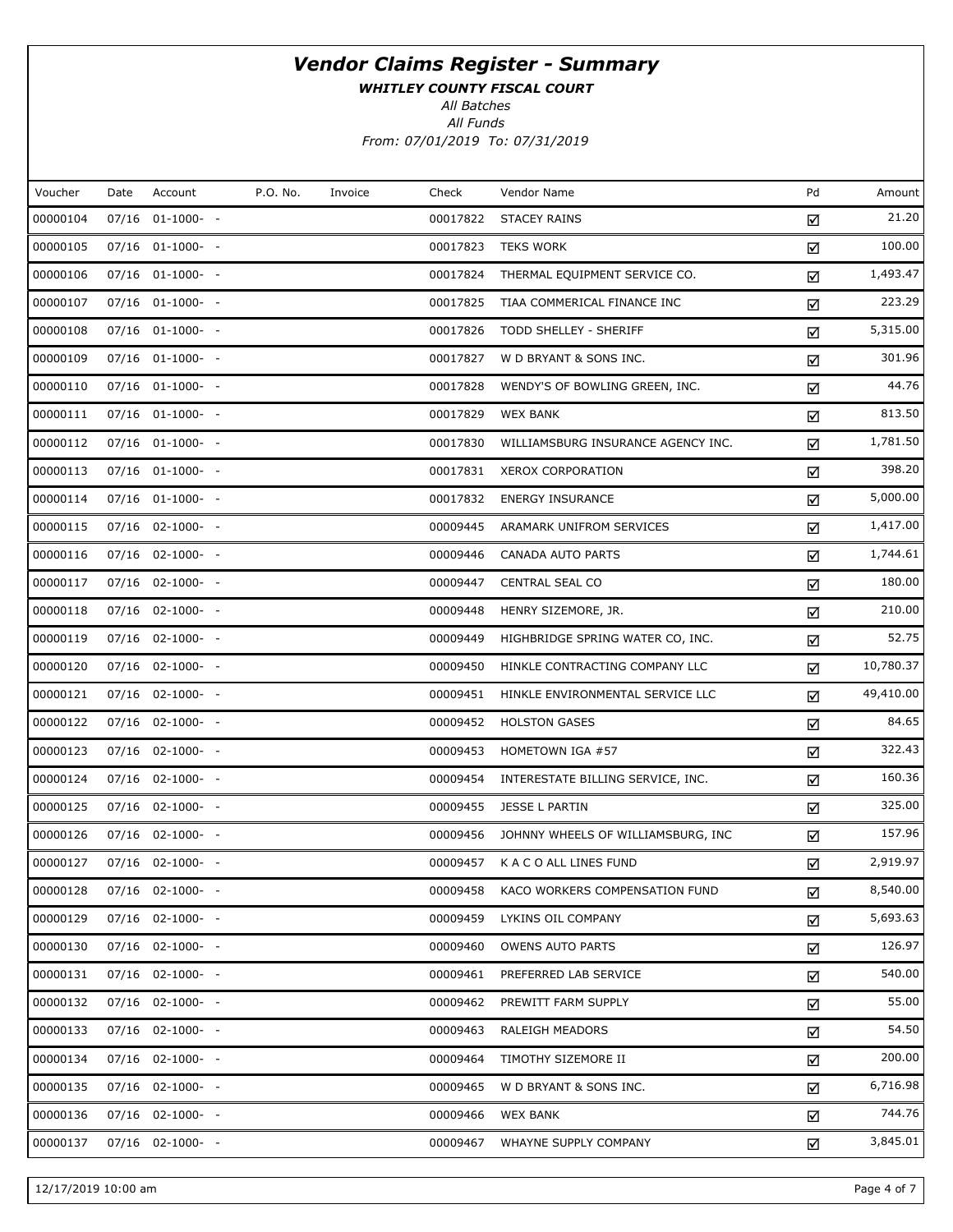WHITLEY COUNTY FISCAL COURT

All Batches

All Funds From: 07/01/2019 To: 07/31/2019

| Voucher  | Date | Account            | P.O. No. | Invoice | Check    | Vendor Name                            | Pd | Amount    |
|----------|------|--------------------|----------|---------|----------|----------------------------------------|----|-----------|
| 00000138 |      | 07/16 03-1000- -   |          |         | 00010924 | <b>BEST TERMITE &amp; PEST</b>         | ☑  | 240.00    |
| 00000139 |      | 07/16 03-1000- -   |          |         | 00010925 | BISSELL'S, INC.                        | ☑  | 471.89    |
| 00000140 |      | 07/16 03-1000- -   |          |         | 00010926 | BOB BARKER COMPANY, INC                | ☑  | 100.00    |
| 00000141 |      | 07/16 03-1000- -   |          |         | 00010927 | <b>BROCK MCVEY</b>                     | ☑  | 107.14    |
| 00000142 |      | 07/16 03-1000- -   |          |         | 00010928 | BYRD GLASS COMPANY                     | ☑  | 147.95    |
| 00000143 |      | 07/16 03-1000- -   |          |         | 00010929 | G & E DRIVE-IN                         | ☑  | 105.00    |
| 00000144 |      | 07/16 03-1000- -   |          |         | 00010930 | HARDEE'S                               | ☑  | 30.00     |
| 00000145 |      | $07/16$ 03-1000- - |          |         | 00010931 | HIGHBRIDGE SPRING WATER CO, INC.       | ☑  | 49.20     |
| 00000146 |      | 07/16 03-1000- -   |          |         | 00010932 | HOMETOWN IGA #57                       | ☑  | 197.98    |
| 00000147 |      | $07/16$ 03-1000- - |          |         | 00010933 | JACK ROADEN PLUMBING                   | ☑  | 1,000.00  |
| 00000148 |      | 07/16 03-1000- -   |          |         | 00010934 | JONES PIT STOP                         | ☑  | 90.00     |
| 00000149 |      | $07/16$ 03-1000- - |          |         | 00010935 | K A C O ALL LINES FUND                 | ☑  | 11,287.26 |
| 00000150 |      | 07/16 03-1000- -   |          |         | 00010936 | KACO WORKERS COMPENSATION FUND         | ☑  | 6,000.00  |
| 00000151 |      | 07/16 03-1000- -   |          |         | 00010937 | KELLWELL FOOD MANAGEMENT               | ☑  | 8,343.88  |
| 00000152 |      | 07/16 03-1000- -   |          |         | 00010938 | KNOXVILLE CULLIGAN WATER               | ☑  | 529.20    |
| 00000153 |      | 07/16 03-1000- -   |          |         | 00010939 | NORVEX SUPPLY INC                      | ☑  | 1,825.26  |
| 00000154 |      | 07/16 03-1000- -   |          |         | 00010940 | PREFERRED LAB SERVICE                  | ☑  | 180.00    |
| 00000155 |      | 07/16 03-1000- -   |          |         | 00010941 | QUALITY CARE AUTO SERVICE              | ☑  | 485.98    |
| 00000156 |      | 07/16 03-1000- -   |          |         | 00010942 | REM COMPANY, INC.                      | ☑  | 606.82    |
| 00000157 |      | 07/16 03-1000- -   |          |         | 00010943 | SOUTHERN HEALTH PARTNERS INC           | ☑  | 35,270.31 |
| 00000158 |      | 07/16 03-1000- -   |          |         | 00010944 | THE HOME DEPOT                         | ☑  | 1,072.64  |
| 00000159 |      | 07/16 03-1000- -   |          |         | 00010945 | THERMAL EQUIPMENT SERVICE CO.          | ☑  | 2,224.10  |
| 00000160 |      | 07/16 03-1000- -   |          |         | 00010946 | W D BRYANT & SONS INC.                 | ☑  | 192.84    |
| 00000161 |      | 07/16 03-1000- -   |          |         | 00010947 | WASCON, INC.                           | ☑  | 6,909.72  |
| 00000162 |      | 07/16 03-1000- -   |          |         | 00010948 | WENDY'S OF BOWLING GREEN, INC.         | ☑  | 51.14     |
| 00000163 |      | 07/16 03-1000- -   |          |         | 00010949 | <b>WEX BANK</b>                        | ☑  | 1,453.28  |
| 00000164 |      | 07/16 03-1000- -   |          |         | 00010950 | GREAT AMERICA FINANCIAL SERVICES, CORP | ☑  | 197.97    |
| 00000165 |      | 07/16 04-1000- -   |          |         | 00000908 | CORBIN SENIOR CITIZENS                 | ☑  | 2,500.00  |
| 00000166 |      | 07/16 04-1000- -   |          |         | 00000909 | CUMBERLAND CONTAINER, INC.             | ☑  | 2,850.00  |
| 00000167 |      | 07/16 04-1000- -   |          |         | 00000910 | WHITLEY CO. HISTORICAL & GENEOLOGY SOC | ☑  | 1,000.00  |
| 00000168 |      | 07/16 04-1000- -   |          |         | 00000911 | M & L EVENT SERVICE                    | ☑  | 4,900.00  |
| 00000169 |      | 07/16 04-1000- -   |          |         | 00000912 | SENIOR CITIZENS OF WHITLEY COUNTY      | ☑  | 5,000.00  |
| 00000171 |      | 07/16 09-1000- -   |          |         | 00008372 | 911 BILLING SERVICE                    | ☑  | 13,782.13 |
| 00000172 |      | 07/16 09-1000- -   |          |         | 00008373 | ALBERT JACKSON                         | ☑  | 100.00    |

12/17/2019 10:00 am Page 5 of 7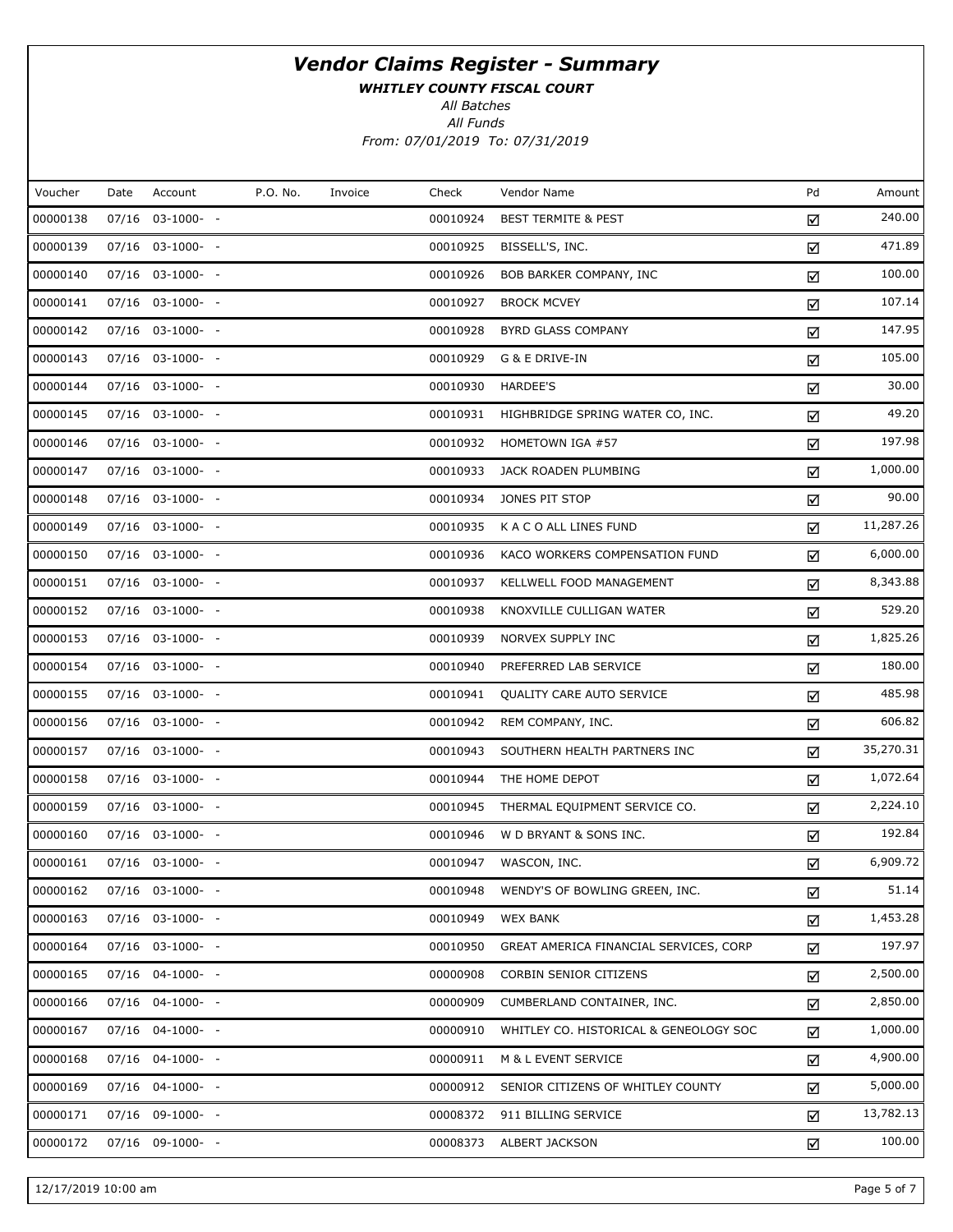WHITLEY COUNTY FISCAL COURT

All Batches

All Funds From: 07/01/2019 To: 07/31/2019

| Voucher  | Date | Account          | P.O. No. | Invoice | Check    | Vendor Name                          | Pd | Amount    |
|----------|------|------------------|----------|---------|----------|--------------------------------------|----|-----------|
| 00000173 |      | 07/16 09-1000- - |          |         | 00008374 | BOUND TREE MEDICAL, LLC              | ☑  | 14,359.21 |
| 00000174 |      | 07/16 09-1000- - |          |         | 00008375 | CARDINAL HEALTH                      | ☑  | 4,463.22  |
| 00000175 |      | 07/16 09-1000- - |          |         | 00008376 | EMERGENCY MEDICAL PRODUCTS, INC.     | ☑  | 4,591.78  |
| 00000176 |      | 07/16 09-1000- - |          |         | 00008377 | <b>EMSAR CENTRAL</b>                 | ☑  | 1,244.17  |
| 00000177 |      | 07/16 09-1000- - |          |         | 00008378 | ENVIRONMENTAL WASTE SYSTEMS, LLC     | ☑  | 280.00    |
| 00000178 |      | 07/16 09-1000- - |          |         | 00008379 | FLEETMATICS USA, LLC                 | ☑  | 300.00    |
| 00000179 |      | 07/16 09-1000- - |          |         | 00008380 | HEALTH CARE LOGISTICS                | ☑  | 719.58    |
| 00000180 |      | 07/16 09-1000- - |          |         | 00008381 | HIGHBRIDGE SPRING WATER CO, INC.     | ☑  | 39.40     |
| 00000181 |      | 07/16 09-1000- - |          |         | 00008382 | <b>HOLSTON GASES</b>                 | ☑  | 3,096.90  |
| 00000182 |      | 07/16 09-1000- - |          |         | 00008383 | K A C O ALL LINES FUND               | ☑  | 3,830.14  |
| 00000183 |      | 07/16 09-1000- - |          |         | 00008384 | KACO WORKERS COMPENSATION FUND       | ☑  | 9,221.09  |
| 00000184 |      | 07/16 09-1000- - |          |         | 00008385 | LAUREL TERMITE CONTROL               | ☑  | 35.00     |
| 00000185 |      | 07/16 09-1000- - |          |         | 00008386 | LONDON RADIO SERVICE                 | ☑  | 190.00    |
| 00000186 |      | 07/16 09-1000- - |          |         | 00008387 | LYKINS OIL COMPANY                   | ☑  | 2,193.03  |
| 00000187 |      | 07/16 09-1000- - |          |         | 00008388 | NORVEX SUPPLY INC                    | ☑  | 238.82    |
| 00000188 |      | 07/16 09-1000- - |          |         | 00008389 | PRECISION DUPLICATING SOLUTIONS INC  | ☑  | 31.36     |
| 00000189 |      | 07/16 09-1000- - |          |         | 00008390 | PREFERRED LAB SERVICE                | ☑  | 120.00    |
| 00000190 |      | 07/16 09-1000- - |          |         | 00008391 | QUALITY CARE AUTO SERVICE            | ☑  | 3,090.65  |
| 00000191 |      | 07/16 09-1000- - |          |         | 00008392 | SELECT TECH, INC                     | ☑  | 717.47    |
| 00000192 |      | 07/16 09-1000- - |          |         | 00008393 | <b>SGT JOES</b>                      | ☑  | 15.00     |
| 00000193 |      | 07/16 09-1000- - |          |         | 00008394 | TIAA COMMERICAL FINANCE INC          | ☑  | 55.82     |
| 00000194 |      | 07/16 09-1000- - |          |         | 00008395 | W D BRYANT & SONS INC.               | ☑  | 333.15    |
| 00000195 |      | 07/16 09-1000- - |          |         | 00008396 | <b>WEX BANK</b>                      | ☑  | 2,542.14  |
| 00000196 |      | 07/16 09-1000- - |          |         | 00008397 | WILLIAMSBURG-WHITLEY CO. AIRPORT BD. | ☑  | 800.00    |
| 00000197 |      | 07/16 23-1000- - |          |         | 00002703 | <b>COMPUTER CLINC</b>                | ☑  | 615.00    |
| 00000198 |      | 07/16 23-1000- - |          |         | 00002704 | <b>DOCUBIT</b>                       | ☑  | 605.00    |
| 00000199 |      | 07/16 23-1000- - |          |         | 00002705 | HIGHBRIDGE SPRING WATER CO, INC.     | ☑  | 16.95     |
| 00000200 |      | 07/16 23-1000- - |          |         | 00002706 | K A C O ALL LINES FUND               | ☑  | 3,116.60  |
| 00000201 |      | 07/16 23-1000- - |          |         | 00002707 | KACO WORKERS COMPENSATION FUND       | ☑  | 1,011.08  |
| 00000202 |      | 07/16 75-1000- - |          |         | 00000383 | WHITLEY COUNTY TOURISM BOARD         | ☑  | 5,543.59  |
| 00000203 |      | 07/16 87-1000- - |          |         | 00005302 | CASEY GUIDI                          | ☑  | 75.51     |
| 00000204 |      | 07/16 87-1000- - |          |         | 00005303 | HIGHBRIDGE SPRING WATER CO, INC.     | ☑  | 57.55     |
| 00000205 |      | 07/16 87-1000- - |          |         | 00005304 | COLUSSUS INC DBA                     | ☑  | 8,000.00  |
| 00000206 |      | 07/16 87-1000- - |          |         | 00005305 | K A C O ALL LINES FUND               | ☑  | 6,848.27  |

12/17/2019 10:00 am Page 6 of 7